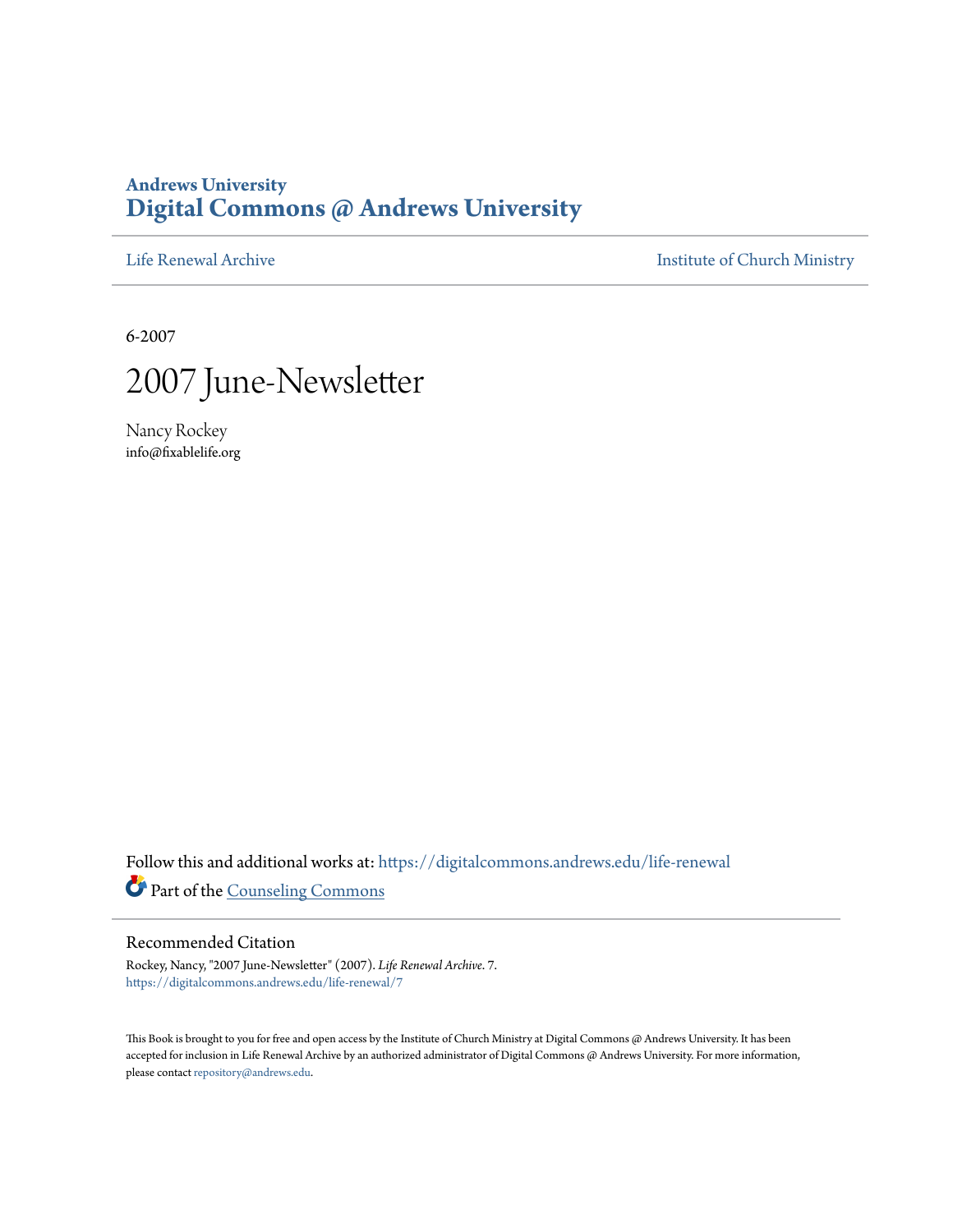

# **Life Renewal Institute Newsletter**

Vol. 7 251 Stenton Ave., Plymouth Meeting, PA 19462 June 2007



*"Friends are angels who lift us to our feet when our wings have trouble remembering how to fly"*

#### **Features:**

Editor's Corner Coming Soon A Note... Announcements True Freedom Facilitator's Corner Your Turn Upcoming Events Inner Peace LRI Connect

## **Editor's Corner:**

True freedom - the ability to make choices based on right and wrong. I watch my daughter and son-in-law with their children and marvel at how well they are teaching them how to make choices. Their three year old knows when given two choices, he must decide and then bear the "consequences' of his choice and the majority of the time, chooses wisely. He is developing his own individuality with their guidance. Why do they do such a good job at it? Sad to say, certainly not because they were raised that way. At least not my daughter. She was given very few choices in her early years, but has worked diligently on her recovery and is breaking the cycle with her children.

Ron and Nancy explain more in their article, "True Freedom" below. Also, check out our upcoming events, LRI Connect, Announcements, Facilitator's Corner and more in this edition of the newsletter. I would love to hear back from you with comments, questions, or suggestions. Please email me at: audrey@yourLRI.com

Audrey Woods

# **Coming Soon**

- More personal testimonies
- Event planning tips and materials
- Group discussion aides
- On the web how to contact a facilitator in your area.



Dear new New Mexico Friends;

What a wonderful time we enjoyed with you at the Texico Campmeeting in Glorieta. It was great to meet "old" friends and to make new ones, as we shared together in the 3-Day seminar with Dan Matthews. For us, working with Dan again felt like "Old Home Week" and was very enjoyable.

Be sure to refer to your notes, your bookmarks with the phone number, Life Renwal Institute's website and your list of recommended reading and products available to you from us at Life Renewal Institute.

Remember, you are definately worth The Journey of healing that will take you and your relationships to a place of wholeness and fulfillment. Let us hear from you! And be sure to check us out on MySpace.



Blessings!

Ron and Nancy Rockey

**\*\*\*Note:** We would like to welcome our new friends from My Space and thank you for adding us. We enjoy meeting new people. If you have a profile on My Space but haven't added us yet, we would love to have you as one of our friends. Send us a friend request. On our profile you can read our blog, watch videos, send us messages, read and post comments, and meet other friends who are interested in recovery. Help us meet new people. Tell your friends about our profile.

> *"Courage does not always roar. Sometimes courage is the quiet voice at the end of the day saying, "I will try again tomorrow."" -Mary A. Radmacher*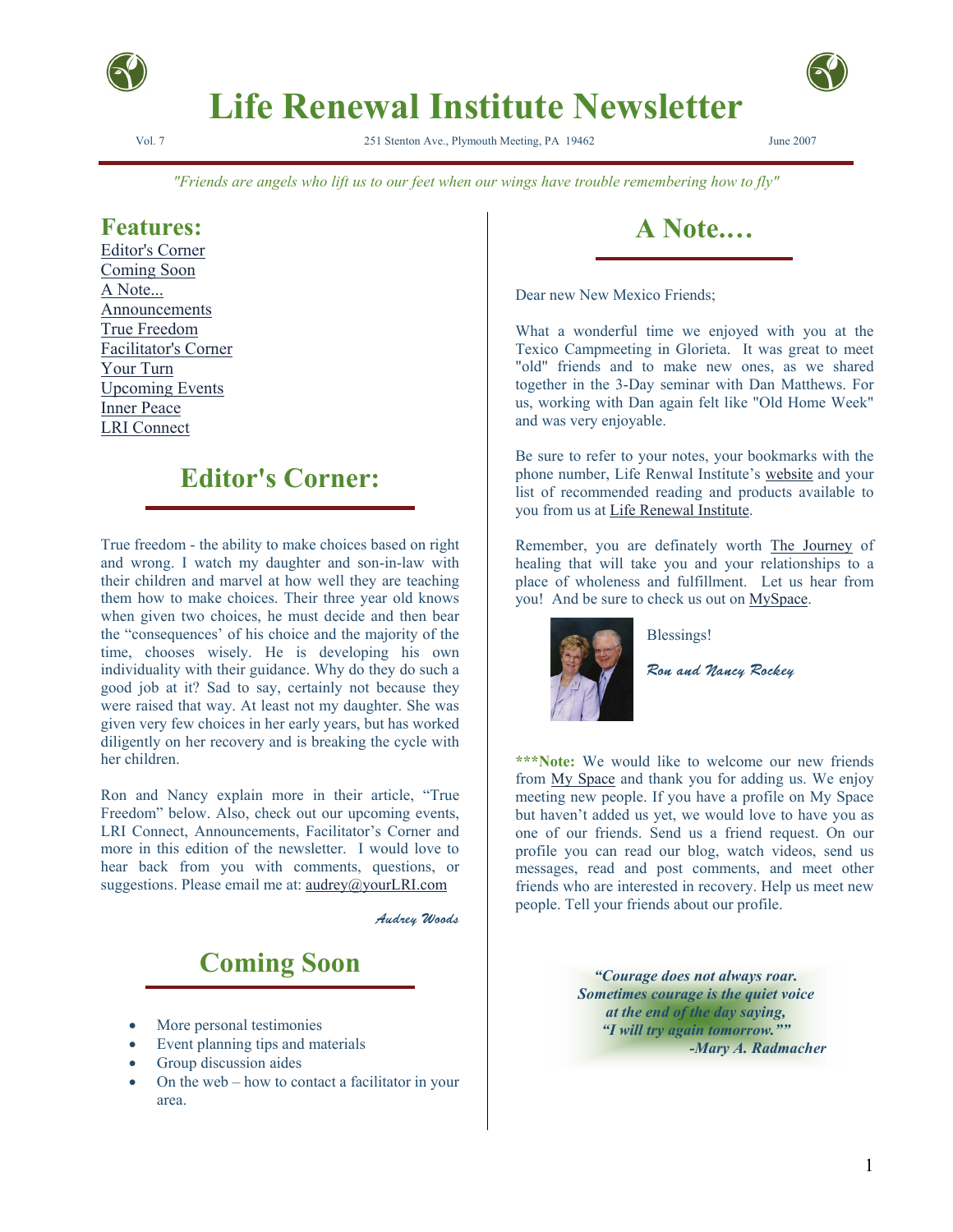#### **Announcements**

Want to keep up with Ron and Nancy and what they are doing? Check out the weekly blog postings. Blogs for this past month were:

- **Friends**
- A Pocket in the Sky
- Together Again
- Life Puzzles

Are you a big fan of You Tube? Watch our video there.

#### **True Freedom** *By: Ron and Nancy Rockey*



Fireworks, burgers and hotdogs, potato salad, watermelon and ice cream – remind you of anything? It should remind you of a holiday that we as Americans celebrate in the summertime, and often combine

with another celebration – a vacation (freedom from the daily routine) What is the reason that this particular festival is celebrated with the bang and spectacular sight of fireworks? Apparently, families, towns, organizations and even countries feel that this particular holiday is worthy of a great expenditure of money and a great deal of planning!

I remember taking our girls along with another family to downtown Boston's Charles River Esplanade for the Boston Pops 4th of July concert. Music accompanied fireworks at the concert's end. We sat on a blanket along with thousands of others who had come to belt out the Star Spangled Banner, wave and cheer the American flag, and be thankful for our freedom from the old tyranny of England. What better place to celebrate that particular holiday than the city where English tea was dumped into the harbor in defiance of the British **restrictions** 

Freedom has always been sought after. At the time of Christ, the Jews were in bondage to the Roman Empire, and sought to be free of the restrictions imposed by that government. When the pilgrims left England in search of America, they did so because they wanted to be free from the religious restrictions in their homeland. During Communism, Russians and all others living under that regime, were bound by authoritarian governmental rule, watched and pursued by the Gestapo twenty four hours a day. Christians were persecuted and restricted from meeting together. They dreamed of freedom to come and go and to worship as their hearts dictated, rather than having to meet in a clandestine manner.

Liberty, autonomy, independence, choice – these are all words that denote our country's freedom as well as the individual freedom to which each human is entitled. God gave it to us at creation, but down through the ages, selfish and greedy men and women have asserted their "right" to control each other, thus stripping mankind of choice – freedom.

Because of cultural, religious and family traditions, passed down through the generations, layer upon layer, we have come to the place where true freedom is again in question. Are you really free to be who God designed you to be or are you bound by the experiences and mindsets of those who came before you – especially those who had direct influence on your life?

Are you aware that by age three, the part of your brain that contains and stores emotions (the amygdala) is set in place? The mylenation of the neurons in that component of the brain causes what was laid into the amygdala in those first three years, to be permanently placed there. According to Joseph Chilton Pearce, author of Magical Child: *"Throughout the first three years of a child's life, the amygdala lays down its resonance repertoire of negative experience, and at around age three this selective storehouse myelinates, its function becoming permanent. For the rest of the child's life it will quietly compare current events with its negative template, informing the brain as needed. The vast sweep of this watchdog censorship and signaling goes on below our awareness. . . much amygdala activity is subtle, functioning through automatic, habitual patterns of thought or behaviors of which we are hardly conscious until those responses are upset."*

Our instincts are set there in the amygdala based on the experiences and interactions we have had in the womb and those first three years of life. We react out of those memories rather than out of the present moment, so the question is, are we really free? Wouldn't actual freedom be the state of making decisions based on what is right and good rather than what previous generations of dysfunction have dictated?

Do you recall the story about the woman who was preparing a roast and was about to cut the two ends off before putting it in the pot? Stopping for a moment, she asked herself just why she needed to remove both ends. She remembered her mother doing it, so she called her mother. Mother said that her mother had always done it this way, so she agreed to ask her mother why. Finally when Grandmother was contacted, her reply was, "I cut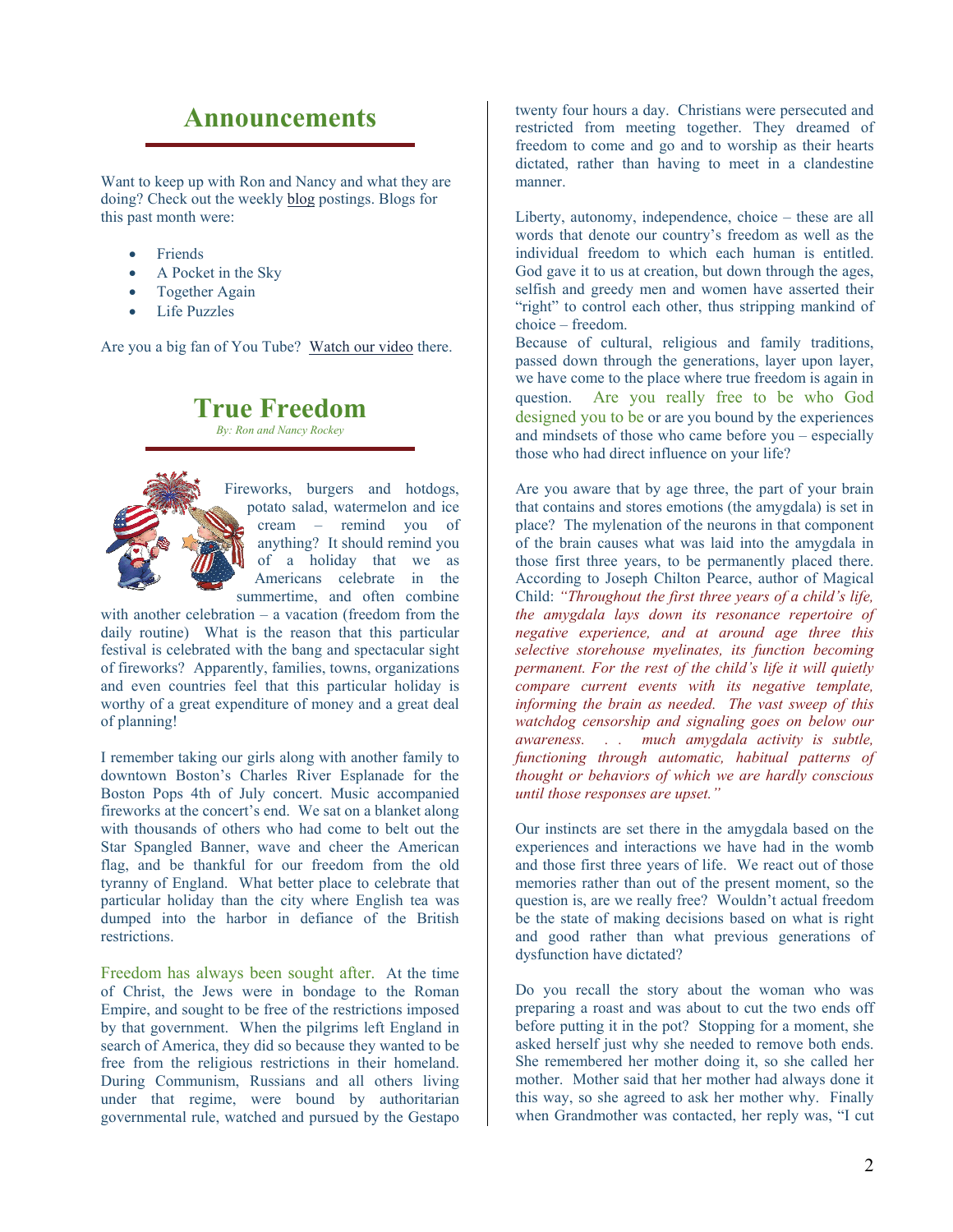off the ends in order to make the roast fit into my pot." Here in this story, two succeeding generations of women had been doing what they saw done in childhood, without sensible reason. They were just copying the previous generation.

True freedom, the ability to make choices based on right and wrong, dictated through the conscience and based on solid healthy principles, is the "right" of all men and women. Those who have been through a process of looking at how life experiences and previous generations have orchestrated or dictated their thoughts, feelings and behaviors, are the ones who can truly be free. For sure, we cannot change history, and just blaming others does not serve us well, but we can change our responses and reactions to the past. We do not have to continue living under the circumstances in which we find ourselves.

Just like the pilgrims of old who crossed the ocean to find freedom and the brave men and women who escaped from the governmental control of communism, we can break free. Knowledge of what created our circumstances and what formed our thought patterns and resulting behaviors can give us what we need to be free – choice. We can choose to remain enslaved by the control we allow others or the past to exert over us, or we can chose to break free, living the life of selfless service to each other for which we were designed.

That's cause for a giant picnic – watermelon, ice cream and all! So when you gather with family and friends to party on the 4th, celebrate the freedom you attained through recovery as well as America's Day of Independence. And if you have not attained emotional freedom, get involved in a group who are on The Journey. On that adventure, you can become free indeed!

# **Upcoming Events**

| Date        | <b>Place</b>       | <b>Seminar</b> |
|-------------|--------------------|----------------|
| Oct 12-14   | Jacksonville, FL   | Attachment     |
| Nov. $3-4$  | Walla Walla, WA    | Abuse          |
|             | <b>Coming 2008</b> |                |
| Jan. 26-27  | Santa Rosa, CA     | Acceptance     |
| Feb. $9-10$ | Portland, OR       | Abuse          |

Click here for more details or to register.

#### **Facilitator's Corner**

*Excerpts from Karie Klim* 

"I have some tips on motivation. This is my third year running the Rockey's program—two years of Binding the Wounds and one of The Journey. We hold our meetings at the church on Saturday afternoons, watch the video in the sanctuary, split for classes, and come back to the sanctuary for a wrap up.

All of the years we've had the program running, we have had late arriving people and those who leave prior to the wrap-up, no matter how much we emphasize to be there on time or to stay for the complete session. This year, with the event of the new program, I started a theme of door prizes. For those who arrive on time, they put their name into a container for a drawing at the wrap-up. This in itself has helped tremendously. I struck on a theme of inexpensive door prizes that take our participants back to childhood and there is an object lesson with each item that is given away. Each week I give away 2-4 door prizes. Here's a list of simple items and the object lesson of each that people hang around for:



- Jelly Beans: You must taste what is good before you can give it away. We had good tasting jelly beans and Bertie Botts jelly beans (terrible tasting candies that have flavors such as…ear wax, dirt, rotten eggs, etc.). If you taste more of what is good, that is what you can give more and more of to others. If you eat that which tastes awful and causes pain, that is what you share with others. You can't give what you don't have or have never experienced. God wants you to have tasty experiences. Take care of your emotional "sweet tooth" and be happy. Don't deprive yourself of the treats of life: love, respect, attention, appreciation, belonging, etc.
- Animal Crackers: Be aware of inner hunger and take care of it right away. Listen for cries for need of emotional nourishment….
- Canned Baby Food: Again, feed yourself and take care of the hunger pains.
- Baby Wipes: If you mess up, there are resources to help clean up.
- Yard-long Bubble Gum: It's not a necessary item for life, but can be a lot of fun. Try to take a break from seriousness for the fun of blowing a bubble that breaks across your entire face. Laugh!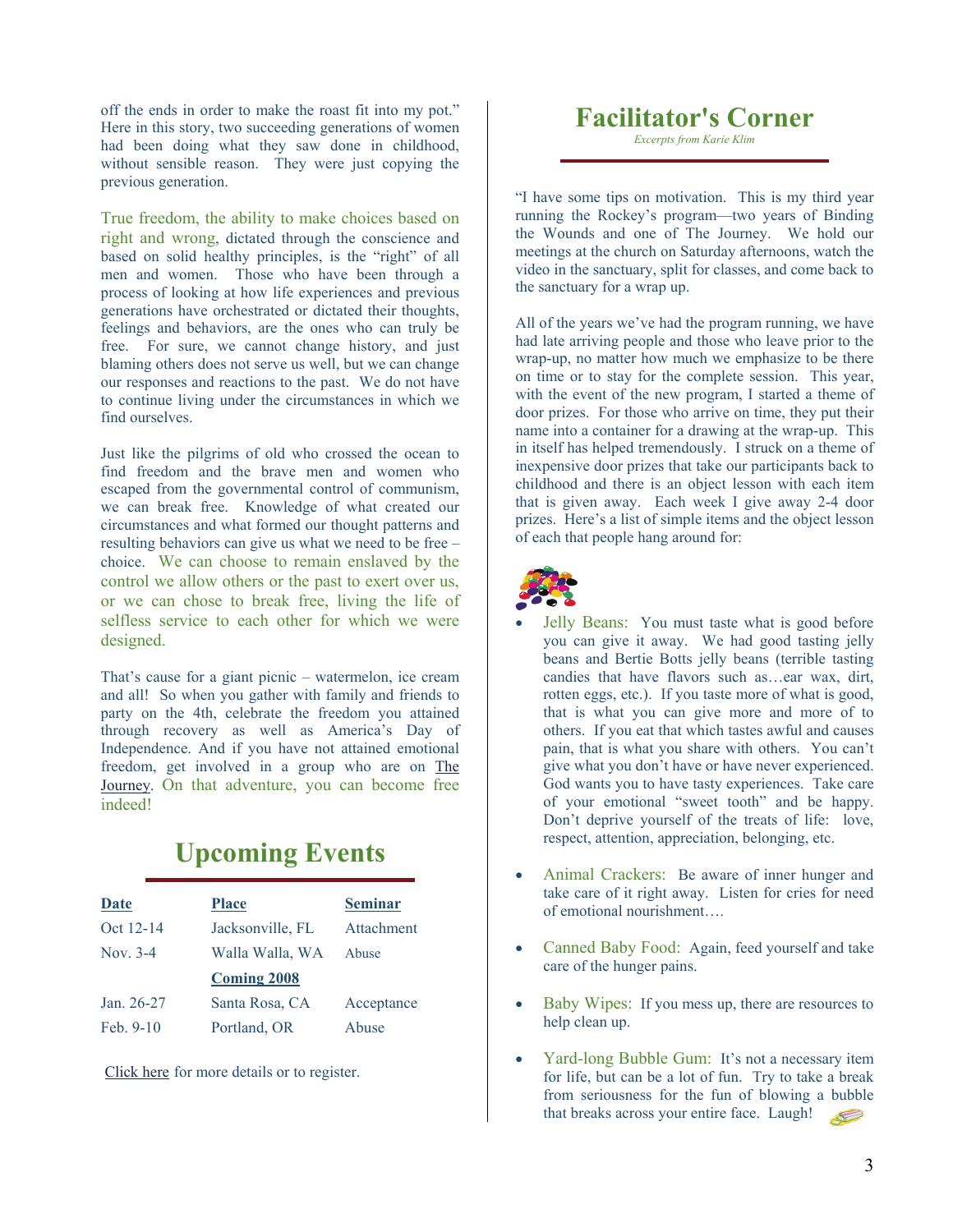Just take a look down the aisles with products for children and there are plenty of items that are very cheap and keep people excited to stay until the last minute. The products in the store prepared for the needs of a baby show the validity of taking care of the baby, so why not take care of yourself and avail yourself of the resources God has provided for your needs to be met?!!

The class has been having so much fun anticipating what the door prize for the next week is….The activity may seem rather superficial, but it has given the whole group a chance to bond, learn how to relate to each other socially, and brings in lessons on having fun together and loosening up after the vulnerability of the class sessions. What we have also noticed is that people have arrived on time and stay until the class is over.



*I can see a glimpse of light. A beam of hope begins to feed ~my hungered freedom~ Freedom from the broken spirit that haunts me. Struggling to escape from my bondage ~yearning to soar again~ I open my eyes wide~~ allowing every glorious ray to consume me. My heart strengthens by the intensity And my spirit is reborn~ ~~I am back~~ and I love my reflection. © Reprinted with Permission* 

# **Your Turn**

Do you have a personal testimony you would be willing to share?

How has working on your recovery changed the way you live?

How long have you been in recovery or are you new to the process?

Any advice or suggestions for others working on their recovery?

Click on any of the questions above to answer it. If you have any other comments, suggestions, questions, etc. please send them to me at: audrey@yourLRI.com

## **LRI Connect**

Want to get involved with an online discussion/support group? Want to meet others who are going through some of the same things as you? Join LRI Connect; a discussion forum where you can voice concerns about life issues, and receive advice and feedback from other LRI participants. If you haven't joined us there yet, please do so. There are 5 forums with multiple topics under each:

| Forum                    | Topics         |
|--------------------------|----------------|
| Relationships            | 7              |
| Rejection                | 5              |
| Abuses                   | $\overline{2}$ |
| <b>Recovery Programs</b> | 4              |
| <b>Blog Responses</b>    | 3              |

Some of the topics include: marriage, friendships, major depression, ended relationship, drug abuse and addiction, divorced/forgiven, rebellious children, verbal abuse, physical abuse, for women only, for men only, and more.